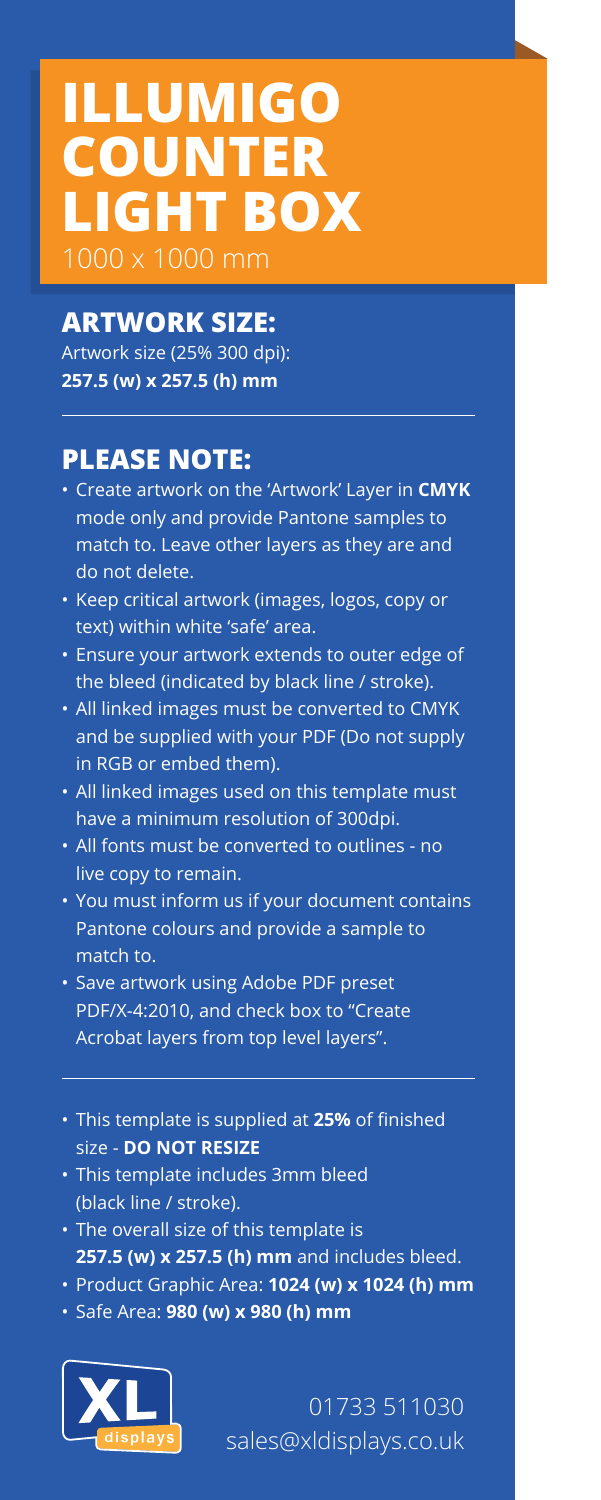**SAFE AREA**